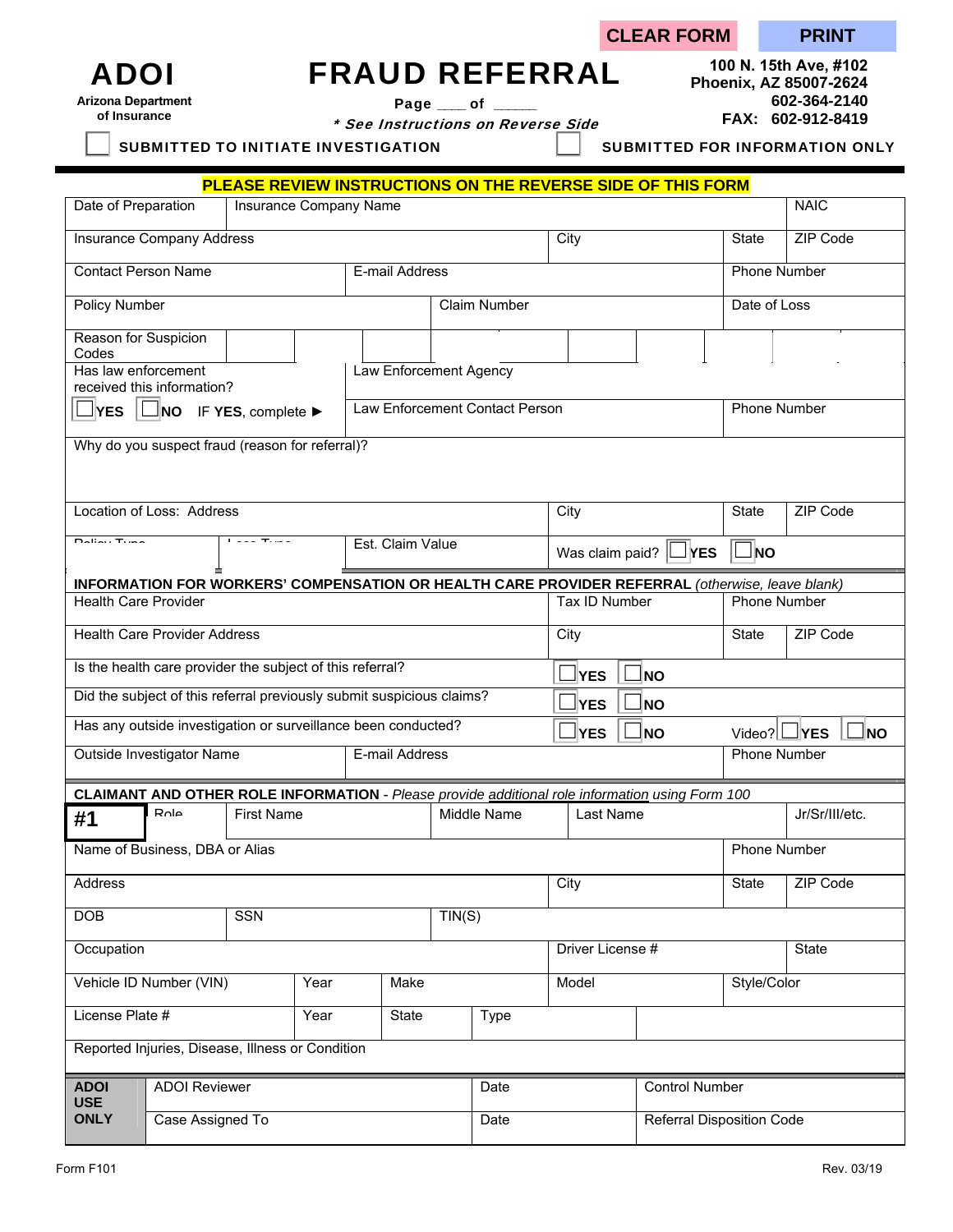#### **INSTRUCTIONS**

- To expedite the referral process please fill out all necessary items as completely as possible.
- Use a separate form for each claim number and mail or fax to the address/phone listed below.
- Use as many forms as necessary for additional insured, claimants, doctors, attorneys, etc. And repeat the claim number on every form.
- Staple all related forms together.
- MAIL TO: ADOI FRAUD UNIT 100 N. 15TH AVE., #102 PHOENIX, AZ 85007-2624

FAX TO: 602-912-8419

### **REASON FOR SUSPICION CODES**

## **Code Description**

| AM              | <b>Application Misrepresentation</b>                  |
|-----------------|-------------------------------------------------------|
| AR<br>СI        | Arson<br>Claim Investigation Resulted                 |
|                 | In Denial/Reduction/                                  |
|                 | Withdrawal                                            |
| FL              | <b>Fictitious Loss</b>                                |
| IF              | Inflated Loss                                         |
| IS              | Illegal Solicitation (chasers/                        |
| KΒ              | Cappers)<br>Kick Backs/Bribery                        |
| МC              | <b>Multiple Claims</b>                                |
| ML              | Medical Provider/Lawyer                               |
|                 | Relationship                                          |
| ΜP              | <b>Medical Provider</b>                               |
| МS              | Misappropriated Vehicle                               |
|                 | Salvage                                               |
| QB              | Questionable Billing                                  |
| RO              | Ring/Organized Activity                               |
|                 | (excl. veh.)                                          |
| RW<br><b>SA</b> | Returned to Work                                      |
| SR              | Staged/Caused Accident<br>Specials/Receipts (Altered/ |
|                 | Questionable/Duplicate)                               |
| UR              | <b>Unperformed Repairs</b>                            |
| VA              | <b>Vehicle Arson</b>                                  |
| VF              | Vehicle                                               |
| VR              | Vehicle Ring Activity                                 |
| VT              | <b>Vehicle Theft</b>                                  |
| WC              | Work Comp Claimant                                    |
| <b>WP</b>       | Work Comp Premium                                     |
| FE              | Fictitious Employee/                                  |
|                 | Dependent                                             |
| FG<br>DM        | Forgery<br>Diversion/Misappropriation of Funds        |
| ОT              | Other                                                 |
|                 |                                                       |
|                 | <b>LICENSE TYPE CODES</b>                             |
| <b>Code</b>     | <b>Description</b>                                    |
| PC              | Passenger Car                                         |
| TK              | Truck                                                 |
| TL              | Trailer                                               |
| МC              | Motorcycle                                            |
| CO              | <b>Construction Equipment</b>                         |
| BU              | Bus                                                   |
| FM              | Farm                                                  |
| IP              | <b>International Plate</b>                            |
| ΙT<br>TR        | In Transit<br>Truck/Trailer                           |
| ZΖ              | All Others (snowmobiles,                              |
|                 |                                                       |

ATVs, etc.)

| <u>Code</u>                                                                                                                                                                      | <u>Description</u>                                                                                                                                                                                                                                                                                                                                                                                                                                                               |
|----------------------------------------------------------------------------------------------------------------------------------------------------------------------------------|----------------------------------------------------------------------------------------------------------------------------------------------------------------------------------------------------------------------------------------------------------------------------------------------------------------------------------------------------------------------------------------------------------------------------------------------------------------------------------|
| PAUT<br><b>PPAP</b><br>PPHO<br><b>COMP</b><br><b>CCRM</b><br>CAUT<br>CPRP<br>WORK<br>ACHE<br>LIFE<br>MAME<br>HHMO<br>ACON<br>PRDG<br>DEVI<br>HCMS<br>CASD<br><b>MESH</b><br>OTHR | Personal Automobile - General<br>Personal Property - General<br>Personal Property - Homeowners<br>Commercial - Multi Peril<br><b>Commercial Crime</b><br><b>Commercial Automobile</b><br><b>Commercial Property</b><br>Worker's Compensation<br>Accident/Health/Disability<br>I ife<br>Major Medical<br>HMO<br><b>Accident Only</b><br><b>Prescription Drug</b><br>Dental/Vision<br>Health Care/Medicare Supp.<br>Cancer/Specified Disease<br>Medical/Surgical Hospital<br>Other |
| <b>LOSS TYPE CODES</b>                                                                                                                                                           |                                                                                                                                                                                                                                                                                                                                                                                                                                                                                  |
| <u>Code</u>                                                                                                                                                                      | <b>Description</b>                                                                                                                                                                                                                                                                                                                                                                                                                                                               |
| BIAR                                                                                                                                                                             | Bodily Injury<br><b>Auto Related</b>                                                                                                                                                                                                                                                                                                                                                                                                                                             |
| BISF                                                                                                                                                                             | <b>Bodily Injury</b><br>Slip & Fall                                                                                                                                                                                                                                                                                                                                                                                                                                              |
| BURG<br>CONT                                                                                                                                                                     | <b>Burglary</b><br>Contractor/RepairFacility (incl.<br>auto & Prop)                                                                                                                                                                                                                                                                                                                                                                                                              |
| DETH                                                                                                                                                                             | Death                                                                                                                                                                                                                                                                                                                                                                                                                                                                            |
| DISB<br><b>FIRE</b>                                                                                                                                                              | Disability<br>Fire/Burned (incl.                                                                                                                                                                                                                                                                                                                                                                                                                                                 |
|                                                                                                                                                                                  | Auto/boat & prop.)                                                                                                                                                                                                                                                                                                                                                                                                                                                               |
| HEAL                                                                                                                                                                             | Health/Medical<br>(includes life, auto & prop)                                                                                                                                                                                                                                                                                                                                                                                                                                   |
| LOSS                                                                                                                                                                             | Loss (not stolen)                                                                                                                                                                                                                                                                                                                                                                                                                                                                |
| OTHR<br>PHYD                                                                                                                                                                     | Other<br>Physical Damage/Collision                                                                                                                                                                                                                                                                                                                                                                                                                                               |
| ROBB                                                                                                                                                                             | (incl. Auto & Prop.)<br>Robbery                                                                                                                                                                                                                                                                                                                                                                                                                                                  |
| STRM                                                                                                                                                                             | Storm/Earthquake/Wind                                                                                                                                                                                                                                                                                                                                                                                                                                                            |
| THFT                                                                                                                                                                             | (incl. Auto & prop)<br>Theft (NOT including Veh-                                                                                                                                                                                                                                                                                                                                                                                                                                 |
| <b>TVTH</b>                                                                                                                                                                      | icle/Boat thefts)<br><b>Total Vehicle Theft Not</b>                                                                                                                                                                                                                                                                                                                                                                                                                              |
| VAND                                                                                                                                                                             | Recovered<br>Vandalism                                                                                                                                                                                                                                                                                                                                                                                                                                                           |
| <b>VHTH</b>                                                                                                                                                                      | Vehicle/Boat Theft (NOT                                                                                                                                                                                                                                                                                                                                                                                                                                                          |
| <b>WATR</b>                                                                                                                                                                      | incl. theft from vehicle/boat)<br>Water Damage (including<br>fire sprinklers)                                                                                                                                                                                                                                                                                                                                                                                                    |
| ACBE                                                                                                                                                                             | <b>Accelerated Benefits</b>                                                                                                                                                                                                                                                                                                                                                                                                                                                      |
| ACDD                                                                                                                                                                             | <b>Accidental Death</b>                                                                                                                                                                                                                                                                                                                                                                                                                                                          |
| <b>HOSP</b>                                                                                                                                                                      | /Dismemberment<br>Hospitalization                                                                                                                                                                                                                                                                                                                                                                                                                                                |
| <b>SMLX</b>                                                                                                                                                                      | <b>Surgical Care/Medical</b>                                                                                                                                                                                                                                                                                                                                                                                                                                                     |
|                                                                                                                                                                                  | Care/Lab/X-Ray                                                                                                                                                                                                                                                                                                                                                                                                                                                                   |
| <b>NHHC</b>                                                                                                                                                                      | Nursing Home/Home                                                                                                                                                                                                                                                                                                                                                                                                                                                                |
| <b>PRES</b>                                                                                                                                                                      | Health Care<br>Prescription                                                                                                                                                                                                                                                                                                                                                                                                                                                      |

**POLICY TYPE CODES**

## **ROLE CODES**

| Code      | <b>Description</b>                                     |
|-----------|--------------------------------------------------------|
| <b>CL</b> | Claimant                                               |
| СI        | Both Claimant & Insured                                |
| CD        | <b>Claimant Driver</b>                                 |
| <b>CP</b> | <b>Claimant Passenger</b>                              |
| EM        | Employer                                               |
| IN        | Insured                                                |
| ID        | <b>Insured Driver</b>                                  |
| IP        | Insured Passenger                                      |
| IE        | Insured EmplEnrollee/Dependent                         |
| WT        | Witness                                                |
| <b>BS</b> | <b>Body Shop</b>                                       |
| LW        | Lawyer/Other                                           |
| LR        | Paralegal                                              |
| LO        | Law Office                                             |
| IY        | Insurance Employee                                     |
| IB        | Agent/Broker                                           |
| IO        | <b>Insurance Personnel</b>                             |
| MD        | Medical Doctor (MD)                                    |
| MC        | Chiropractor                                           |
| МA        | Physician's Assistant                                  |
| МO        | <b>Other Doctor</b>                                    |
| MΝ        | Nurse                                                  |
| МΤ        | <b>Physical Therapist</b>                              |
| ΜS        | Dentist                                                |
| ΜG        | Radiologist                                            |
| ΜН        | <b>Medical Clinic/Hospital</b><br>Office Administrator |
| ΜZ        | <b>Other Medical Personnel</b>                         |
| МM<br>МX  |                                                        |
| ΜR        | X-Ray Lab<br>Laboratory                                |
| MY        | Medical Provider/Other                                 |
| ОP        | Other Professional                                     |
| NΡ        | Other Non-Professional                                 |
| ВE        | Beneficiary                                            |
| ΗP        | <b>Health Care Provider</b>                            |
| MΡ        | <b>Medical Equipment Provider</b>                      |
| PН        | Pharmacy                                               |
| <b>CR</b> | Creditor/Debtor                                        |
| AJ        | Adjuster                                               |
| АP        | Appraiser                                              |
| АC        | <b>Certified Application Counselor</b>                 |
| NV        | Navigator                                              |
| OT        | Other                                                  |

#### **VEHICLE DATA**

**Vehicle Make: Ford, Toyota, Chevrolet Vehicle Model: Escort, Camry, Corvette Vehicle Style: 4-Dr., Convertible** 

#### **You can also submit this Referral through National Insurance Crime Bureau (NICB).**

If you are a member of NICB, you can cause the referrals you submit to them to be copied to the Arizona Department of Insurance Fraud Unit. NICB offers insurers the option of sending a copy of their referrals to the appropriate State Department of Insurance. Simply indicate in the box provided by NICB that you would like to have your referral copied to the Arizona Department of Insurance.